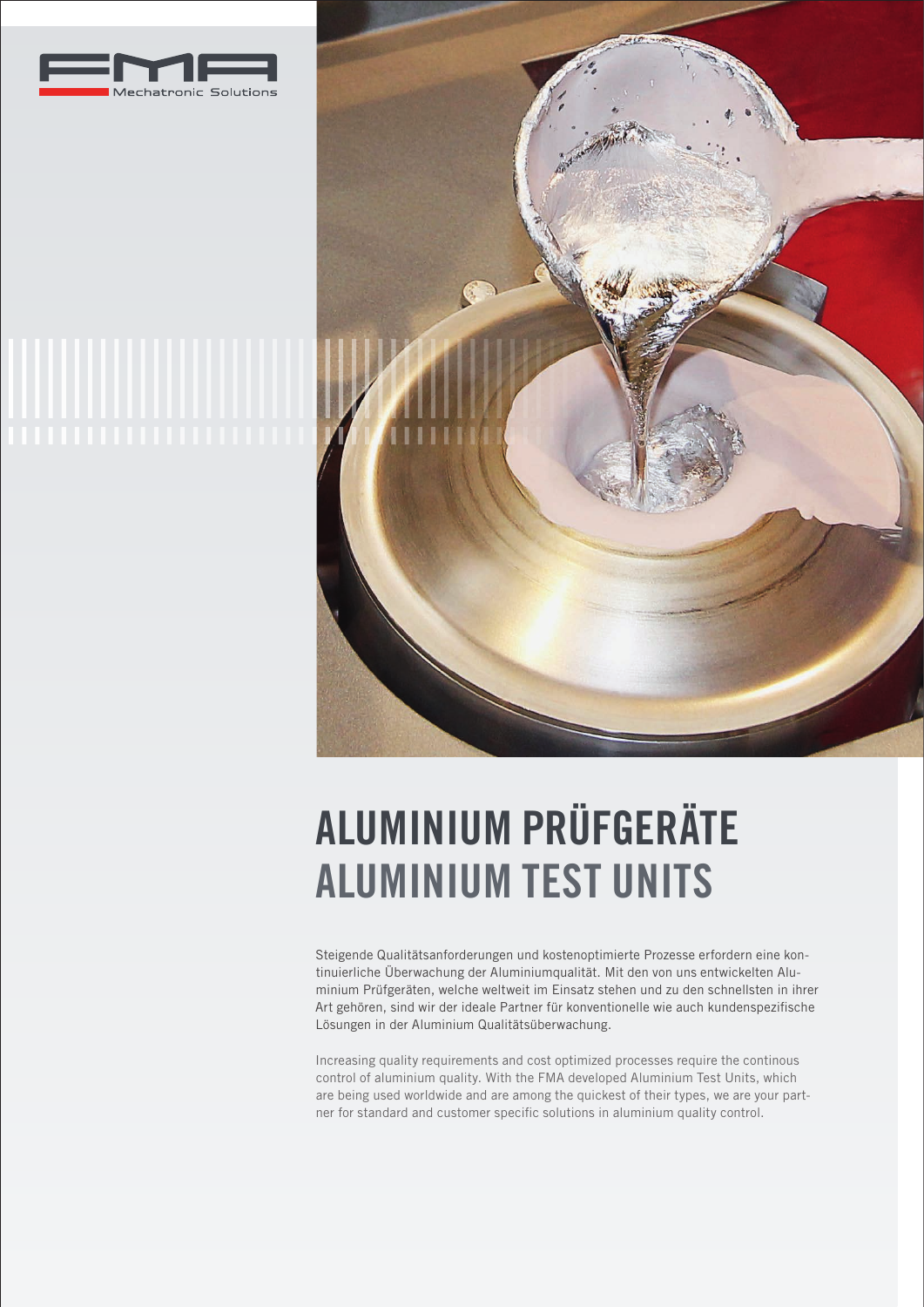# ALUMINIUM PRÜFGERÄTE ALUMINIUM TEST UNITS

Wasserstoffmessung Hydrogen measurement

#### ALU COMPACT II Wasserstoffmessung Hydrogen measurement



- Messzeit < 1 Minute
- USB Schnittstelle standardmässig
- Speicherung der Messungen
- Anzeige der Messwerte am Farbdisplay und Parametrierung mittels Touchscreen
- Measuring time < 1 minute
- 
- 
- 
- USB interface as standard Storage of measuring results
- Display of results on a colour
	- display and setting parameters with touch screen

## **Option Option**

# FMA PRINTER



Handlicher Drucker zum Ausdruck der Messresultate.

Handy printer to print out the measuring results.

# ALU SPEED TESTER



## CHAPEL® PORTABLE

Wasserstoffmessung Hydrogen measurement



Das CHAPEL® portable ist weltweit das einzige Gerät, bei welchem im Direktbestimmungsverfahren und kontinuierlich die Messung des Wasserstoffgehaltes vorgenommen werden kann.

The CHAPEL® portable is the only device worldwide, with which through a method of direct determination and continuously the measurement of the hydrogen content can be carried out.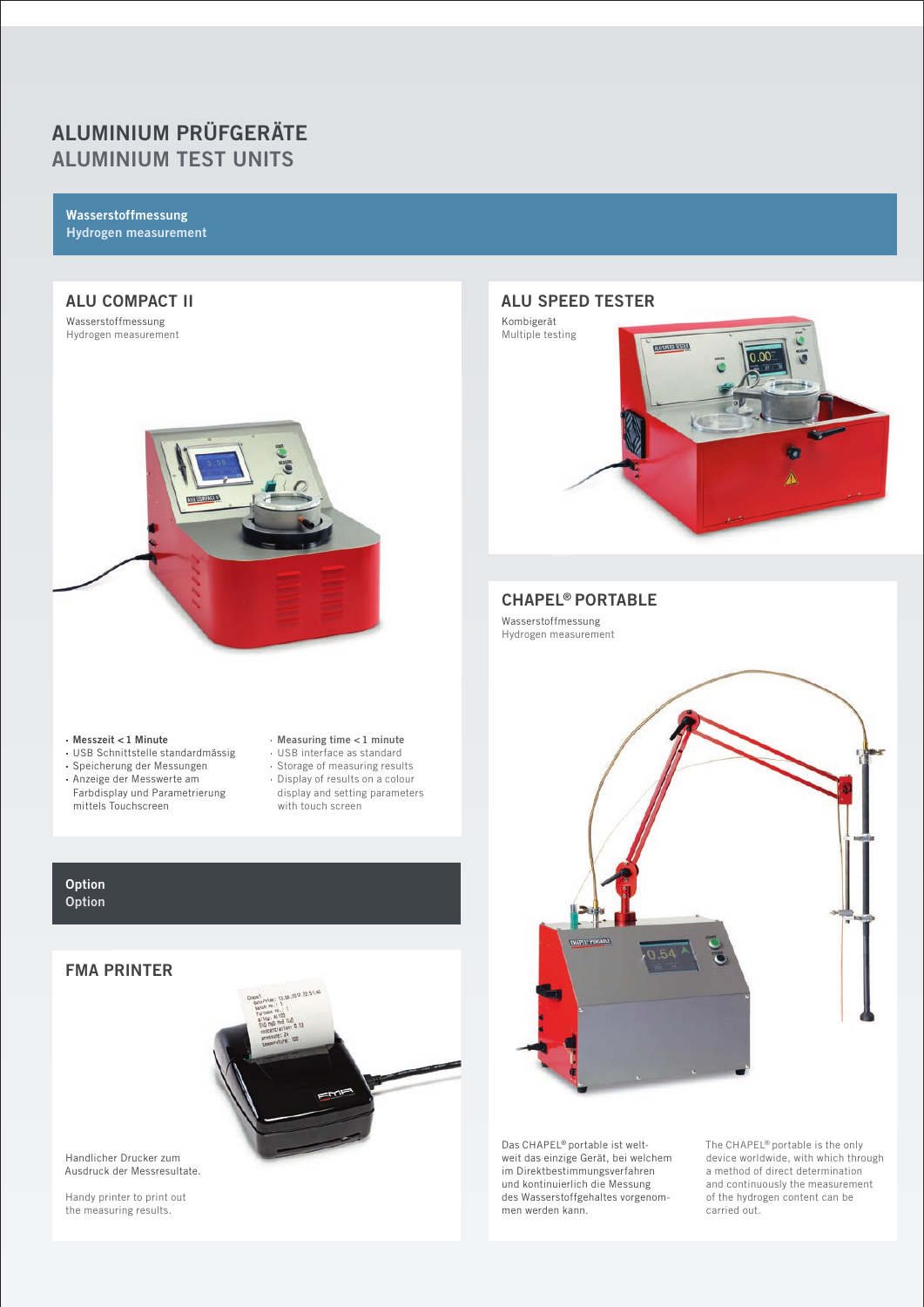Dichtemessung

Nichtmetallische Verunreinigungen Non-metallic oxides and inclusions

#### Ein Gerät – vier Messungen

- Wasserstoffmessung
- Dichte-Probenerstellung
- Drosstest
- Straube-Pfeiffer-Test
- USB, RS232 und Ethernet Schnittstelle standardmässig
- Speicherung der Wasserstoffmessungen
- Anzeige der Messwerte am Farbdisplay und Parametrierung mit Touchscreen
- Messzeit der Wasserstoffmessung < 1 Minute

#### One device – four measurements

- Hydrogen measuring
- Density sample
- Drosstest
- Straube-Pfeiffer-Test
- USB, RS232 and Ethernet as standard interfaces
- Storage of hydrogen measuring results
- Display of results on a colour display and setting parameters with touch screen Hydrogen measuring time < 1 minute

## FMA BALANCE

Dichte-Messung Density measurement

Vollautomatische Dichtewaage mit Aufnahmevorrichtung

- Bestimmung der Dichte eines Festkörpers nach dem archimedischen Prinzip
- Dichteindex in Prozent
- Fully automatic density balance with sample holder
- Measurement of the density of a solid body using Archimedes principle
- Density index in percent



Waage (Basisgerät) Balance (base unit)



Waage + Windschutz (Plexiglas) Balance + wind protection (plexiglass)



Waage + vibrationsgeschützes und robustes Gehäuse Balance + vibration protected and robust housing

### NDLC

Probenerstellung zur Dichte-Messung Samples for the density measurement







For the creation of low pressure density samples with adjustable final vacuum.

Zur Herstellung von Unterdruckdichteproben mit verstellbarem End-Vakuum.